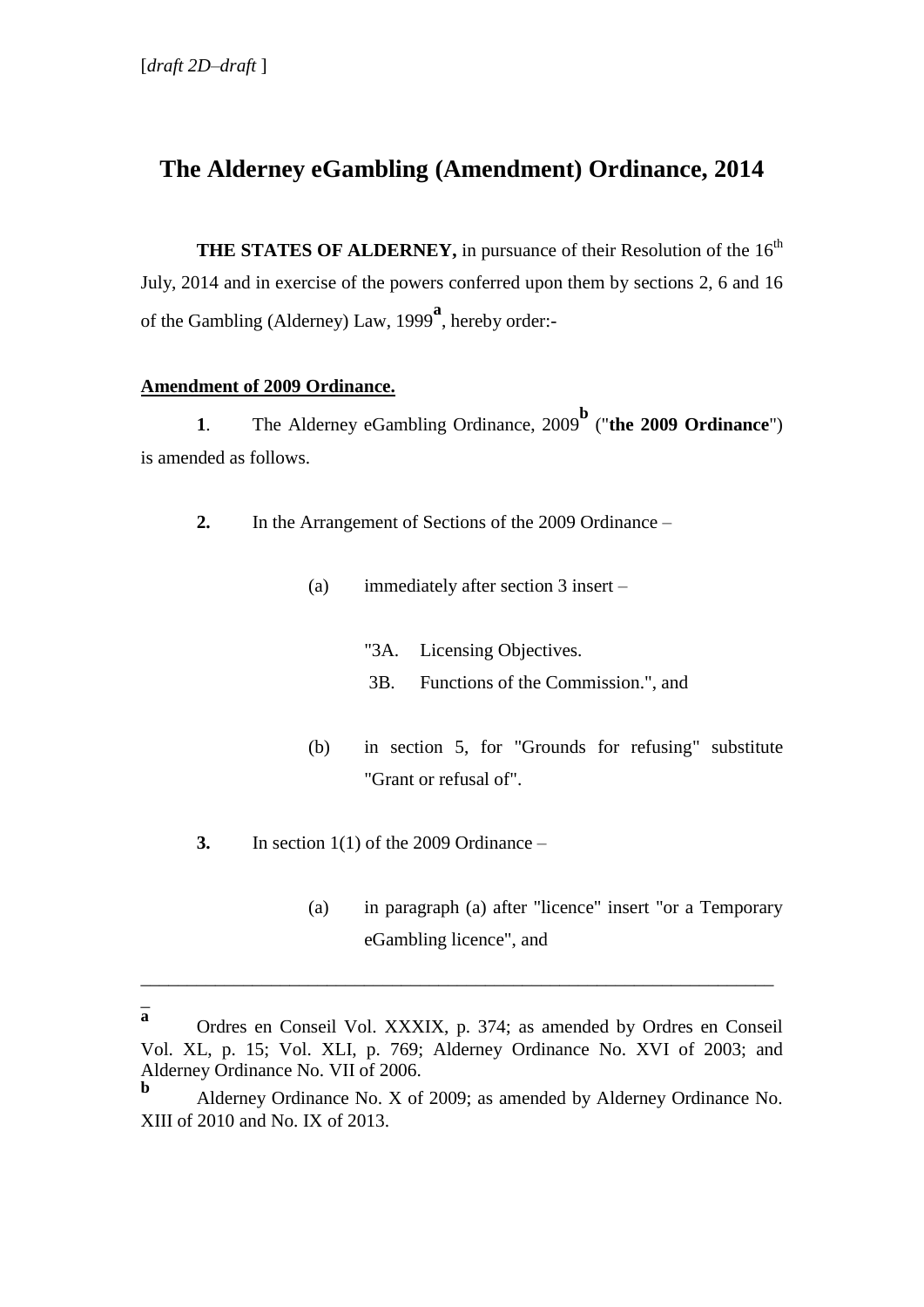- (b) in paragraph (b) after "licence" insert ",Temporary eGambling licence".
- **4.** In section 1(2) of the 2009 Ordinance
	- (a) in paragraph (b) remove the word "and" which appears at the end of the paragraph,
	- (b) in paragraph (c) for the full-stop at the end of the paragraph, substitute a comma, and
	- (c) after paragraph (c) insert
		- "(d) in the case of any person
			- (i) located, registered or incorporated in Alderney or Guernsey, or
			- (ii) who is carrying out an activity in Alderney or Guernsey,

who is organising or promoting gambling transactions, a Category 1 eGambling licence must be held by that person,

(e) in the case of any person located, registered or incorporated in Alderney, who is effecting gambling transactions, a Category 2 eGambling licence or a Category 2 associate certificate must be held by that person,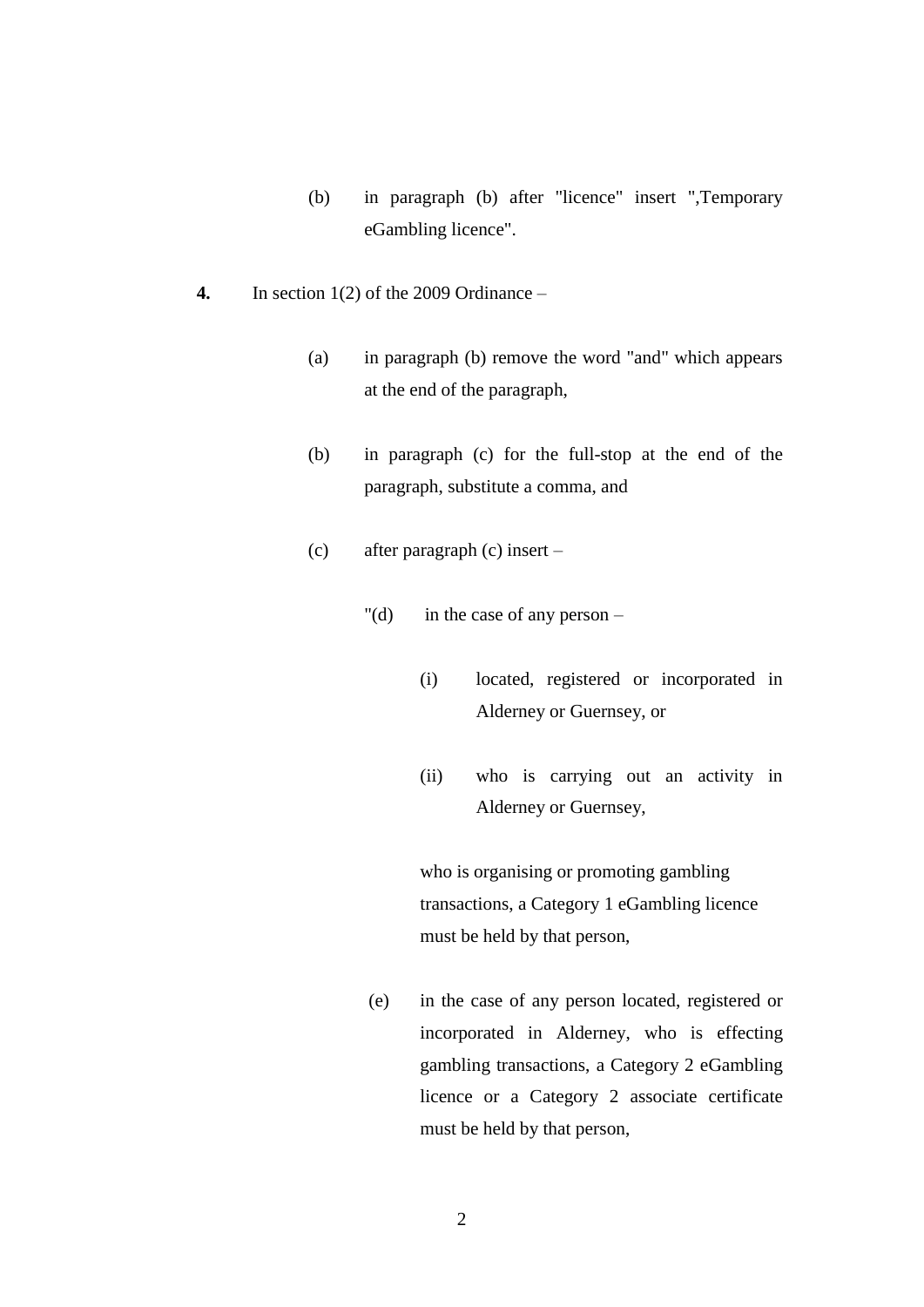- (f) in the case of any person who is carrying out an activity in Alderney, who is effecting gambling transactions, a Category 2 eGambling licence must be held by that person, and
- (g) in the case of any person
	- (i) located, registered or incorporated in Guernsey, or
	- (ii) who is carrying out an activity in or Guernsey,

who is effecting gambling transactions, a Category 2 eGambling licence must be held by that person.".

- **5.** In section 1(2) of the Ordinance
	- (a) in paragraph (d) after "licence" insert "or a Temporary eGambling licence",
	- (b) in paragraph (e) after "licence" insert ", a Temporary eGambling licence",
	- (c) in paragraph (f) after "licence" insert "or a Temporary eGambling licence", and
	- (d) in paragraph (g) after "licence" insert "or a Temporary eGambling licence".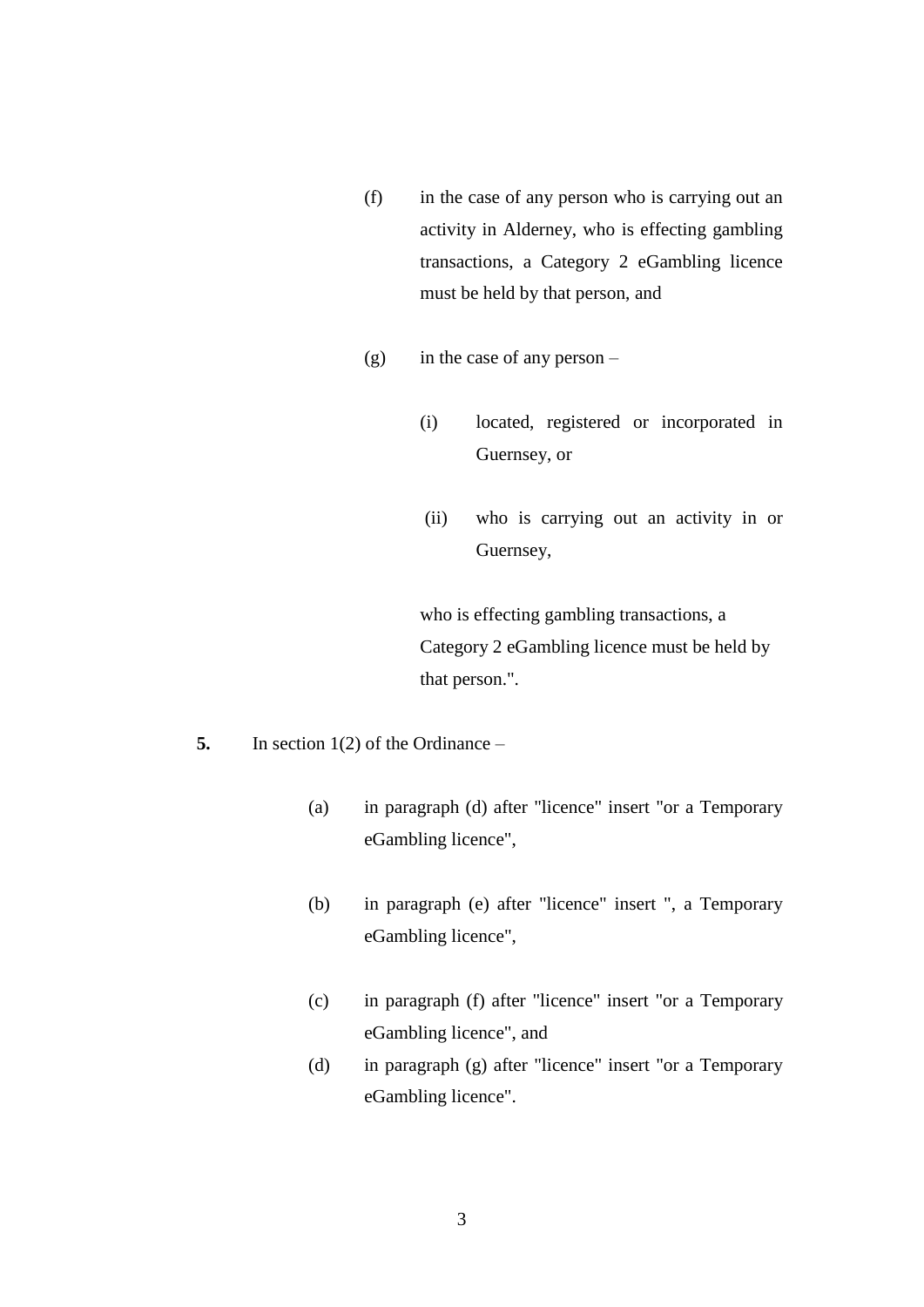**6.** Immediately after section 3 of the 2009 Ordinance, insert –

"*Licensing Objectives and Functions of the Commission*

### **Licensing objectives.**

**3A.** In this Ordinance, and any Regulations made thereunder, "**licensing objectives**" means the objectives of –

- (a) protecting and enhancing the reputation of Alderney as a well regulated eGambling centre,
- (b) ensuring that eGambling is conducted honestly and fairly and in compliance with good governance,
- (c) preventing eGambling from being a source of crime, being associated with crime, or being used to support crime, including preventing the funding, management and operation of eGambling from being under criminal influence, and
- (d) protecting the interests of young persons and other vulnerable persons from being harmed or exploited by eGambling.

# **Functions of the Commission.**

**3B.** (1) Without prejudice to any existing functions assigned to the Commission by the Law or by any Ordinance made thereunder (including any provisions under this Ordinance), the functions of the Commission in relation to eGambling, include -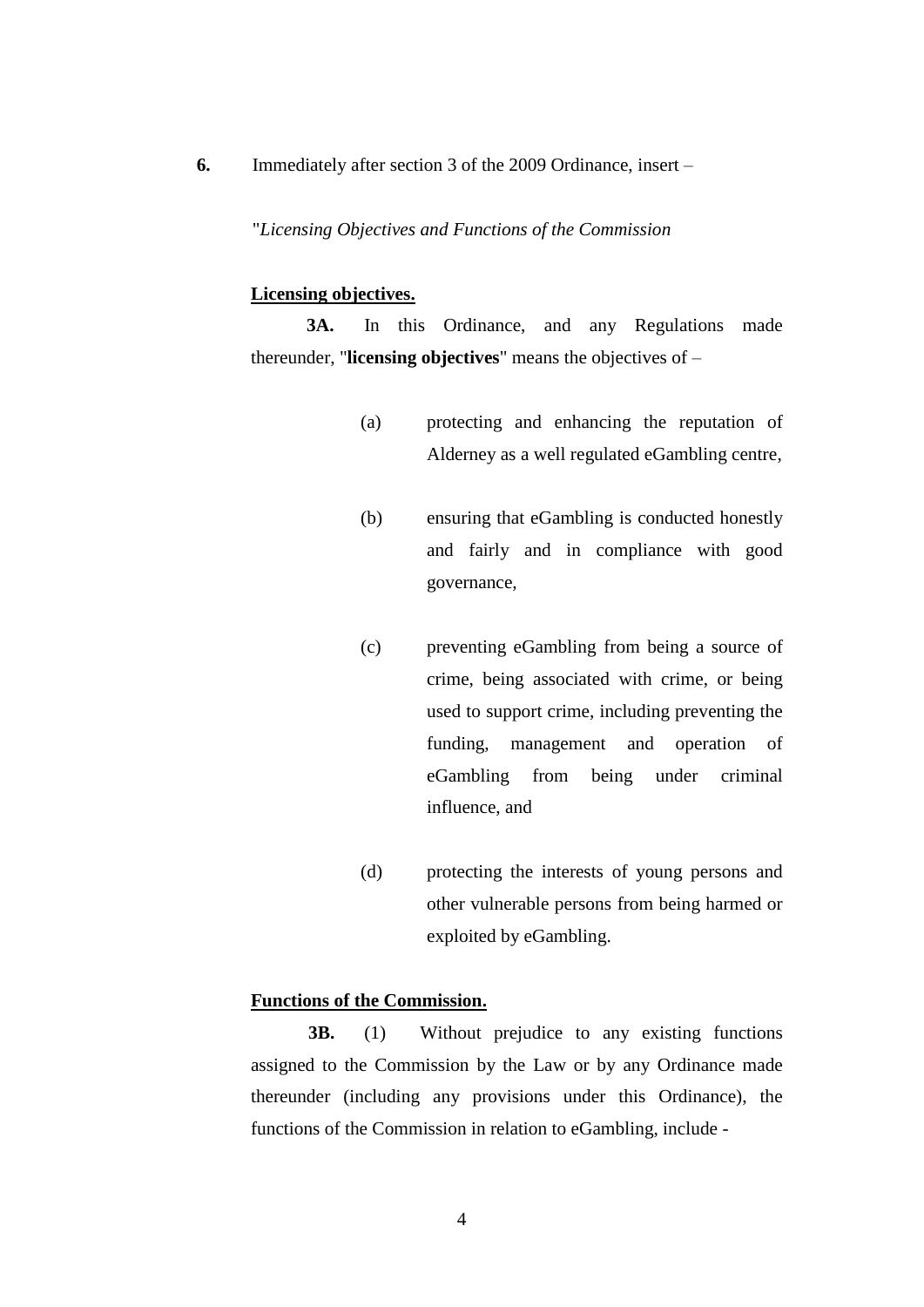- (a) taking such steps as the Commission considers necessary or expedient –
	- (i) for the effective regulation, supervision and control of eGambling in Alderney, and pursuant to the Alderney eGambling (Operations in Guernsey) Ordinance, 2006, in Guernsey,
	- (ii) in order to pursue the licensing objectives,
	- (iii) for maintaining confidence in, and the safety, soundness, and integrity of Alderney's eGambling sector,
- (b) the countering of financial crime and of the financing of terrorism in the eGambling sector; and in this paragraph "financial crime" includes any offence involving –
	- (i) fraud or dishonesty,
	- (ii) misconduct in, or misuse of information relating to, a financial market,
	- (iii) handling the proceeds of crime,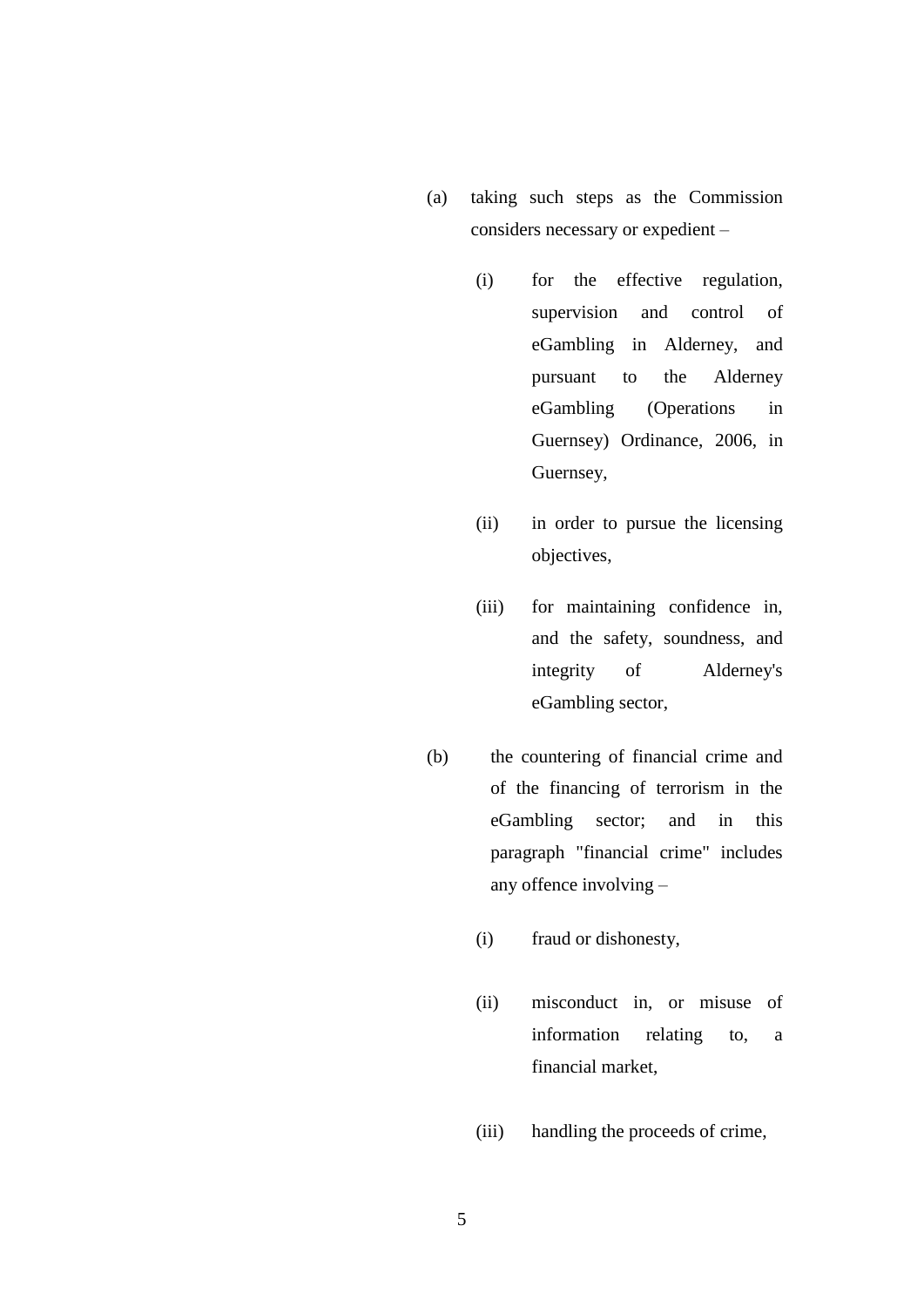and "offence" includes an act or omission which would be an offence if it had taken place in Alderney.".

- **7.** In section 5 of the 2009 Ordinance
	- (a) in the section heading, for "**Grounds for refusing**" substitute "**Grant or refusal of**",
	- (b) immediately before subsection (1) insert the following subsection -

"(A1) The Commission may upon receipt and consideration of an application for a licence or certificate grant or refuse the application.", and

- $(c)$  in subsection  $(2)$ ,
	- (i) for "The Commission" substitute "Without prejudice to the generality of its powers conferred by subsection (A1), the Commission",
	- (ii) for the full-stop at the end of the subsection, substitute a comma, and
	- (iii) after paragraph (c) insert –
	- "(d) it would be in the best interests of Alderney for the applicant to be granted a licence or certificate,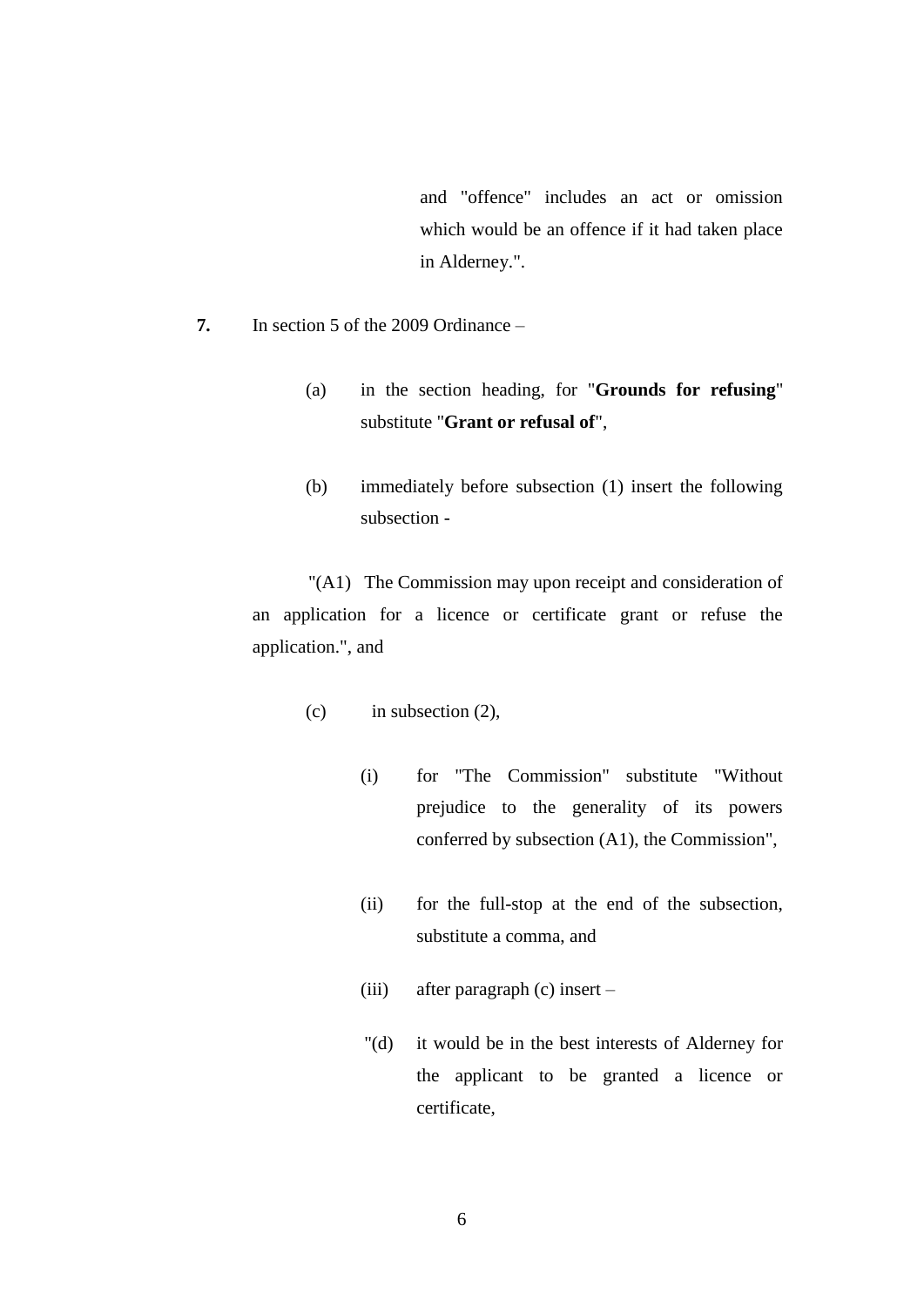(e) the reputation of Alderney as a well regulated eGambling centre would not be jeopardised by the applicant being granted a licence or certificate.".

**8.** In section 8 of the 2009 Ordinance, immediately after subsection (3) insert –

"(4) If an eGambling licensee or certificate holder applies for a different category of eGambling licence or certificate ("**new licence**") and it wishes to surrender its existing eGambling licence or certificate ("**existing licence**") prior to the anniversary of the date of validity specified on the existing licence ("**existing licence's anniversary date**"), the Commission may specify that the fee payable under this Ordinance for the new licence is reduced by an amount which does not exceed the amount set out in subsection (5), provided that the eGambling licence or certificate holder surrenders its existing licence by the date of the issue of the new licence.

(5) The amount referred to in subsection (4) is the fee amount for the existing licence apportioned pro rata on a monthly basis multiplied by the number of whole calendar months remaining prior to the existing licence's anniversary date.".

- **9.** In section 10(1) of the 2009 Ordinance
	- (a) omit "or" at the end of paragraph (a),
	- (b) for the full stop at the end of the subsection, substitute ", or", and
	- (c) immediately after paragraph (b) insert –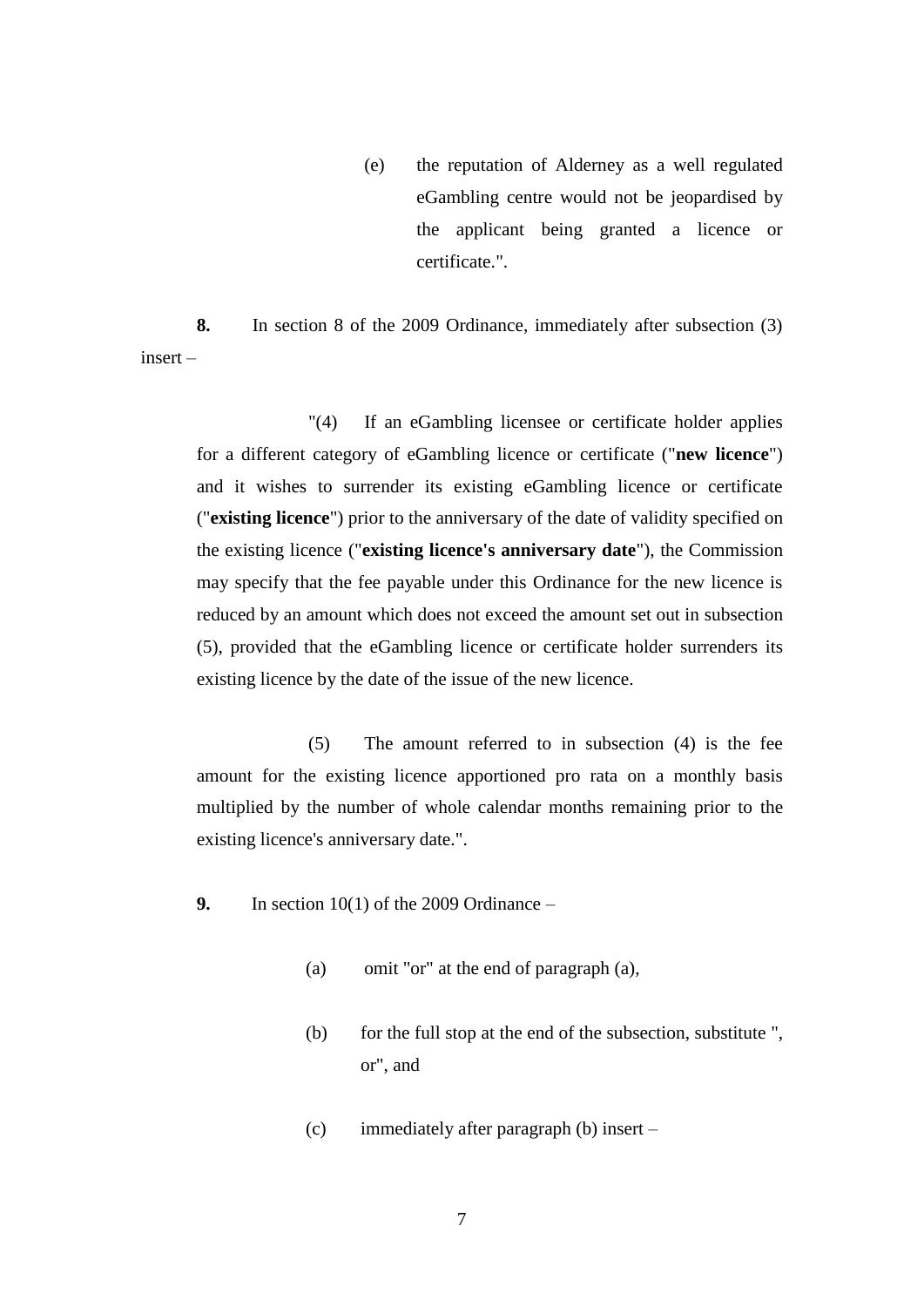- "(c) in pursuit of the licensing objectives".
- **10.** In section 12(1) of the 2009 Ordinance
	- (a) omit "or" at the end of paragraph (c)(ii),
	- (b) for the full stop at the end of the subsection, substitute ", or", and
	- (c) immediately after paragraph (d) insert
		- "(e) the licensed activity is being, or has been, carried out by an eGambling licensee or certificate holder, or an associate of an eGambling licensee or certificate holder, in a manner which is inconsistent with the licensing objectives.".
- **11.** In section 22 of the 2009 Ordinance
	- (a) for subsection (1) substitute –

"(1) The Commission may by regulation provide for anything necessary or expedient –

- (a) for the regulation, good conduct and control of eGambling,
- (b) in pursuit of the licensing objectives.", and
- (b) in subsection  $(2)(e)$  -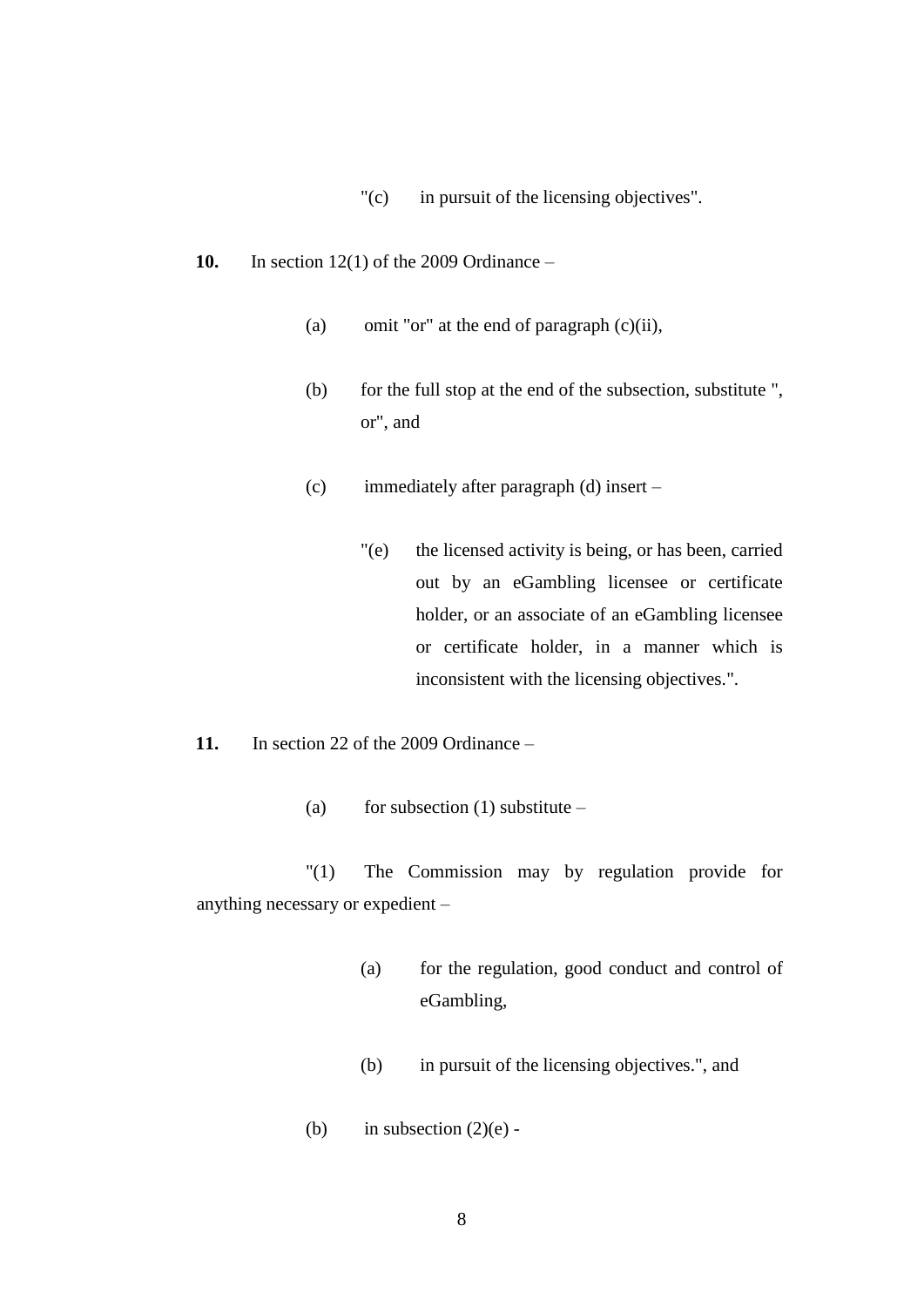- (a) delete "international", and
- (b) after "preventing money laundering" insert "and terrorist financing".
- **12.** In section 30(1) of the 2009 Ordinance
	- (a) immediately after the definition of "**licensed activity**", insert the following definition –

""**licensing objectives**" means the objectives set out in section 3A,",

(b) immediately after the definition of "**licensing objectives**", insert the following definition –

""**money laundering**" means doing any act which –

- (a) constitutes an offence under section 38, 39 or 40 of the Criminal Justice (Proceeds of Crime) (Bailiwick of Guernsey) Law, 1999,
- (b) constitutes an offence under section 57, 58 or 59 of the Drug Trafficking (Bailiwick of Guernsey) Law, 2000,
- (c) constitutes an attempt, conspiracy or incitement to commit an offence specified in paragraph (a) or (b),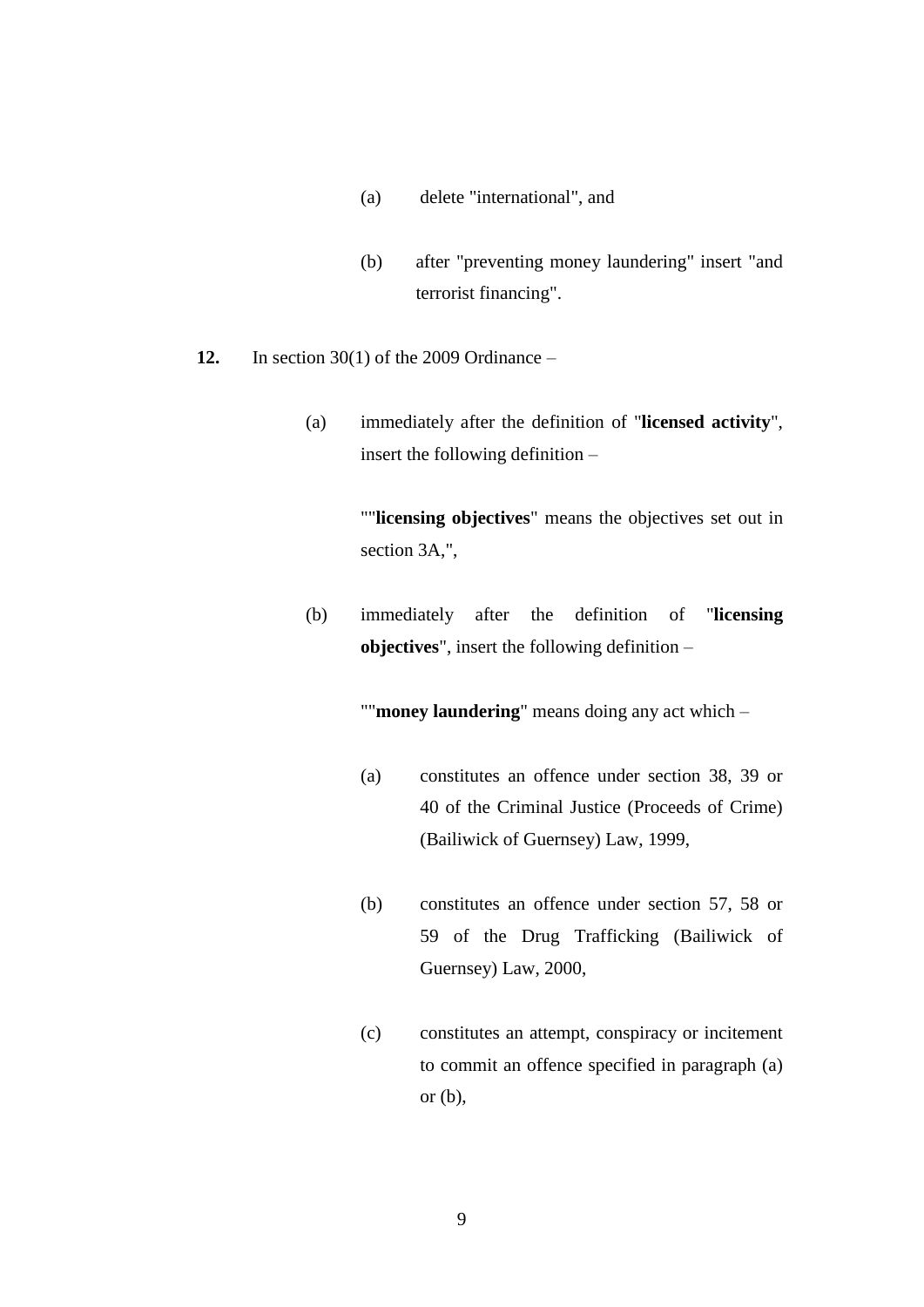- (d) constitutes aiding, abetting, counselling or procuring the commission of an offence specified in paragraph (a) or (b),
- (e) would, in the case of an act done otherwise than in the Bailiwick of Guernsey, constitute an offence specified in paragraph (a), (b), (c) or (d) if done in the Bailiwick of Guernsey,

irrespective of the value of any property or the amount of any money involved and, for the purposes of this definition –

- (f) having possession of any property shall be taken to be doing an act in relation to it, and
- $(g)$  if the context allows, a reference to money laundering includes a reference to the funding of terrorism,",
- (c) move the definition of "**Temporary eGambling licence**" so that it appears immediately after the definition of "**telecommunication device**", and
- (d) immediately after the definition of "**Temporary eGambling licence**", insert the following definition –

""**terrorist financing**" means doing any act which –

(a) constitutes an offence under section 8, 9, 10 or 11 of the Terrorism and Crime (Bailiwick of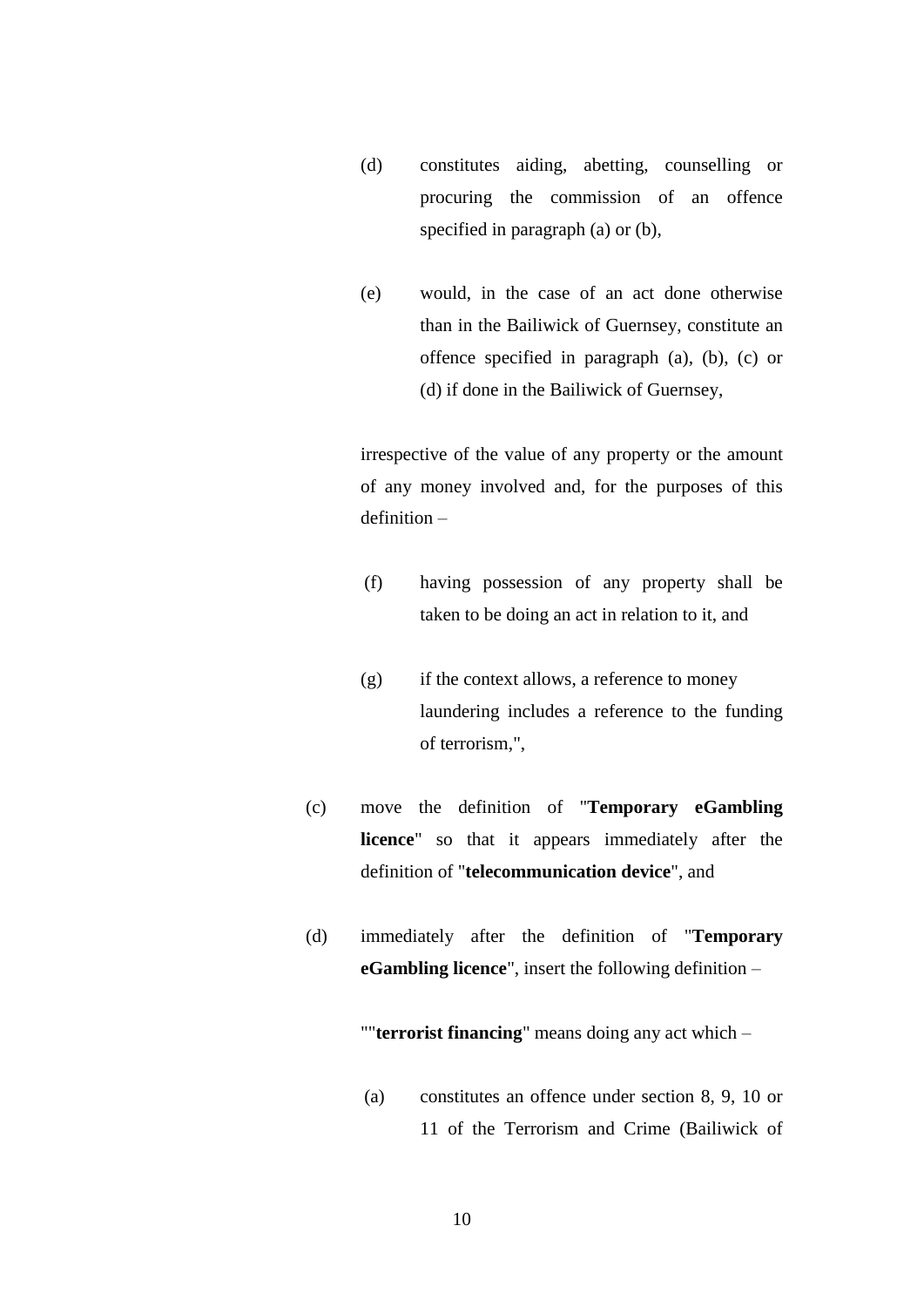Guernsey) Law, 2002, section 9, 10, 11, 12 or 13 of the Terrorist Asset Freezing (Bailiwick of Guernsey) Law, 2011, section 1 of the Afghanistan (Restrictive Measures) (Alderney) Ordinance, 2011, section 1 of the Afghanistan (Restrictive Measures) (Guernsey) Ordinance, 2011, section 1 of the Afghanistan (Restrictive Measures) (Sark) Ordinance, 2011, section 1 of the Al-Qaida (Restrictive Measures) (Alderney) Ordinance, 2013, section 1 of the Al-Qaida (Restrictive Measures) (Guernsey) Ordinance, 2013, section 1 of the Al-Qaida (Restrictive Measures) (Sark) Ordinance, 2013, and in those sections the "**purposes of terrorism**" include, to the extent that they do not already do so –

- (i) any attempt, conspiracy or incitement to carry out terrorism within the meaning of section 1 of the Terrorism and Crime (Bailiwick of Guernsey) Law, 2002 , or
- (ii) aiding, abetting, counselling or procuring the carrying out of such terrorism,
- (b) constitutes an attempt, conspiracy or incitement to commit an offence specified in paragraph (a),
- (c) constitutes aiding, abetting, counselling or

11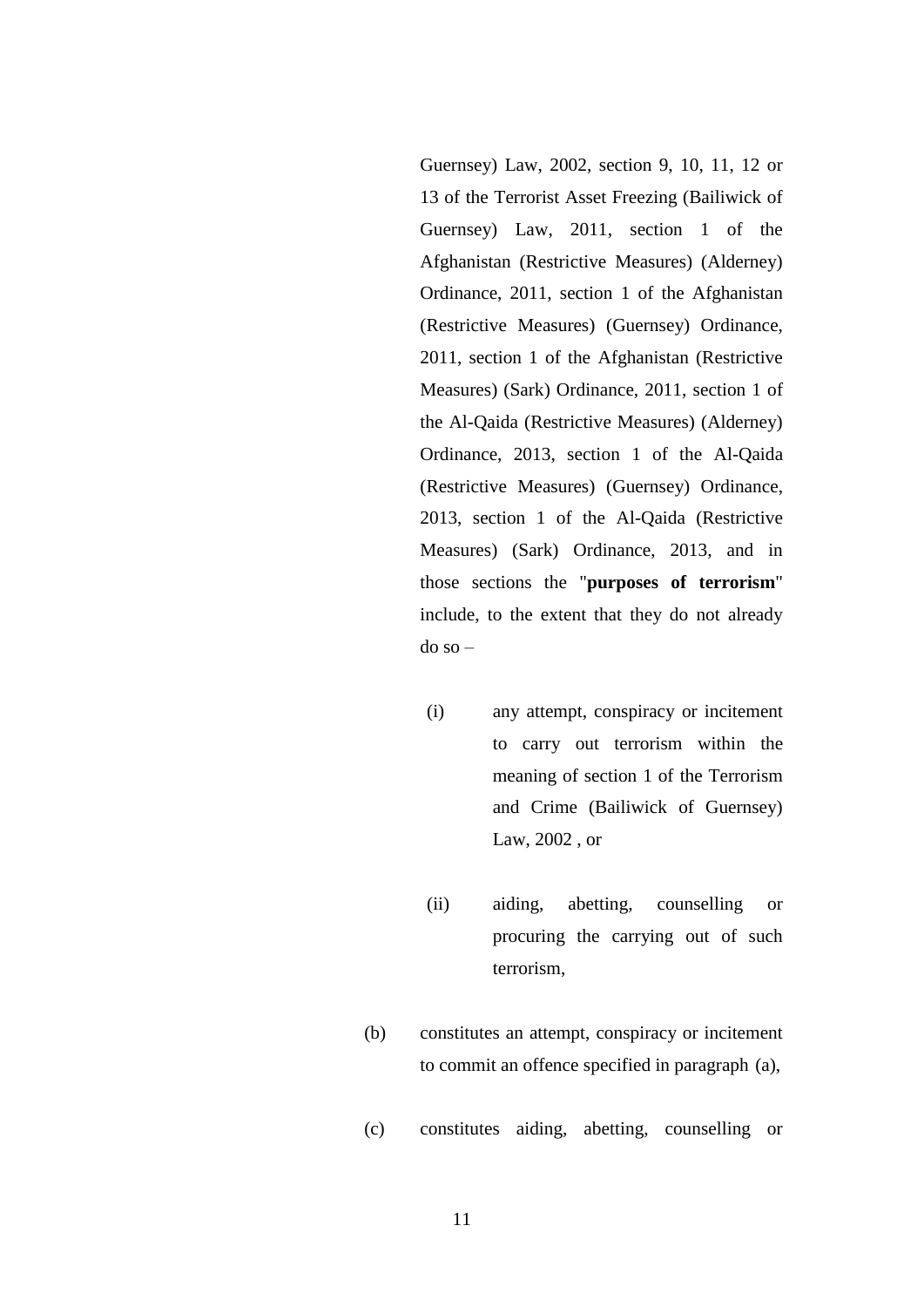procuring the commission of an offence specified in paragraph (a), or

(d) would, in the case of an act done otherwise than in the Bailiwick of Guernsey, constitute an offence specified in paragraph (a), (b) or (c) if done in the Bailiwick of Guernsey,

irrespective of the value of the property involved, and for the purposes of this definition, having possession of any property shall be taken to be doing an act in relation to it.".

#### **Interpretation.**

**13.** (1) The Interpretation (Guernsey) Law, 1948<sup>c</sup> applies to the interpretation of this Ordinance as it applies to the interpretation of an enactment in force in Guernsey.

(2) Words defined in the Gambling (Alderney) Law, 1999, and the Alderney eGambling Ordinance, 2009 have the same meaning when used in this Ordinance, unless the context otherwise requires.

(3) Any reference in this Ordinance to an enactment is a reference thereto as from time to time amended, re-enacted (with or without modification), extended or applied.

#### **Citation.**

**14.** This Ordinance may be cited as the Alderney eGambling

 $\overline{a}$ **c**

Ordres en Conseil Vol. XIII, p. 355.

\_\_\_\_\_\_\_\_\_\_\_\_\_\_\_\_\_\_\_\_\_\_\_\_\_\_\_\_\_\_\_\_\_\_\_\_\_\_\_\_\_\_\_\_\_\_\_\_\_\_\_\_\_\_\_\_\_\_\_\_\_\_\_\_\_\_\_\_